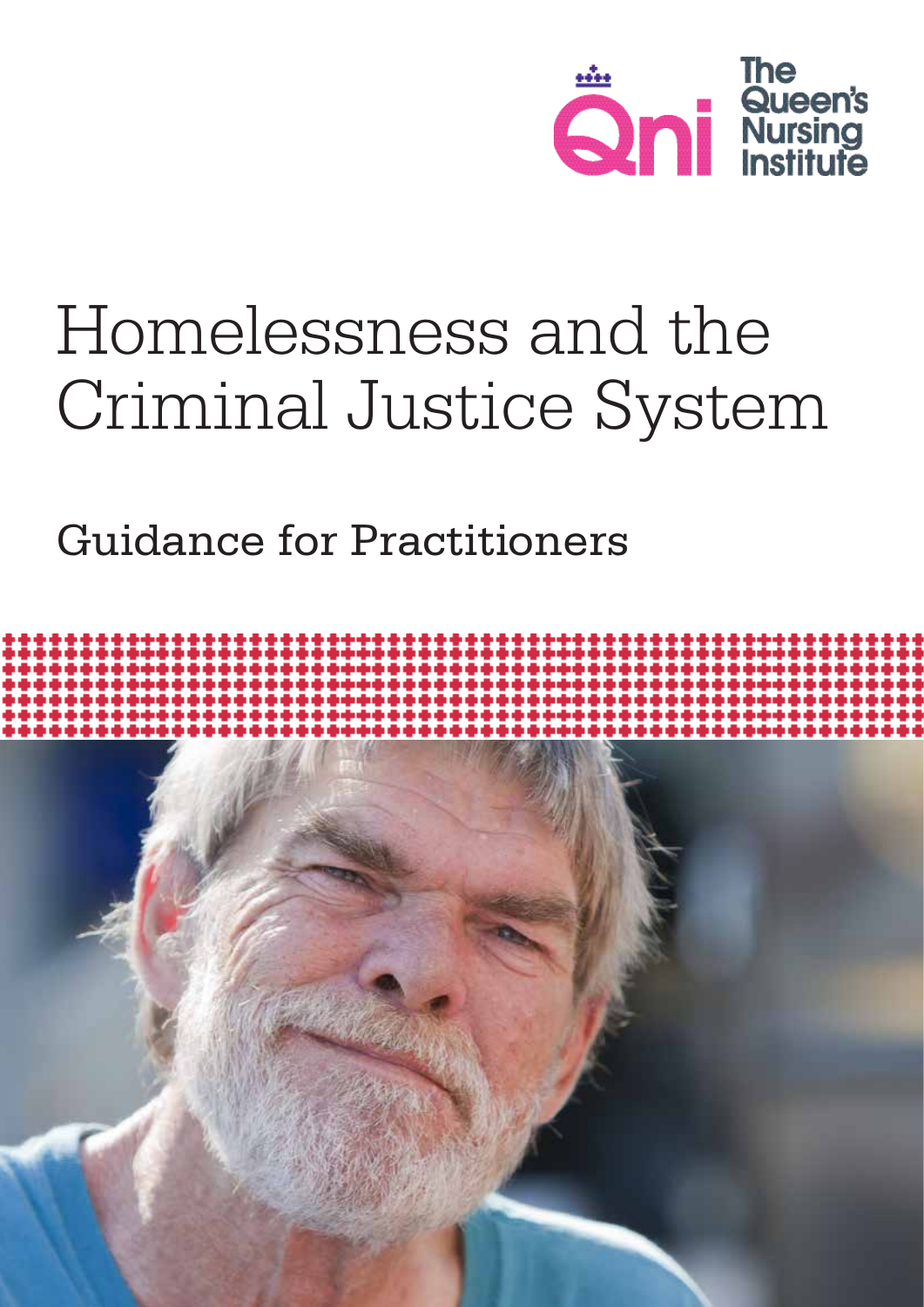# Homelessness and the Criminal Justice System

# Guidance for Practitioners

# **Contents**

| Introduction                                                     | 3  |
|------------------------------------------------------------------|----|
| <b>Police Healthcare Provision</b>                               | 4  |
| Offender Health Pathway                                          | 6  |
| Mental Health and a Place of Safety                              | 7  |
| Courts                                                           | 8  |
| - Liaison and Diversion schemes                                  | 8  |
| - Alternatives to Custody for People with Mental Health Problems | 9  |
| - Probation                                                      | 10 |
| <b>Prison Healthcare</b>                                         | 12 |
| - Primary Healthcare                                             | 12 |
| - Nurse Led Clinics                                              | 13 |
| - Secondary Health Screening                                     | 13 |
| - Mental Health                                                  | 13 |
| - Substance Misuse & Recovery Team                               | 14 |
| - Coalition Drug Strategy 2010                                   | 15 |
| Release from Prison back to the Community                        | 16 |
| Prisoners and Tenancy                                            | 16 |
| - Homeless Healthcare                                            | 16 |
| <b>Useful Organisations</b>                                      | 17 |
| References                                                       | 18 |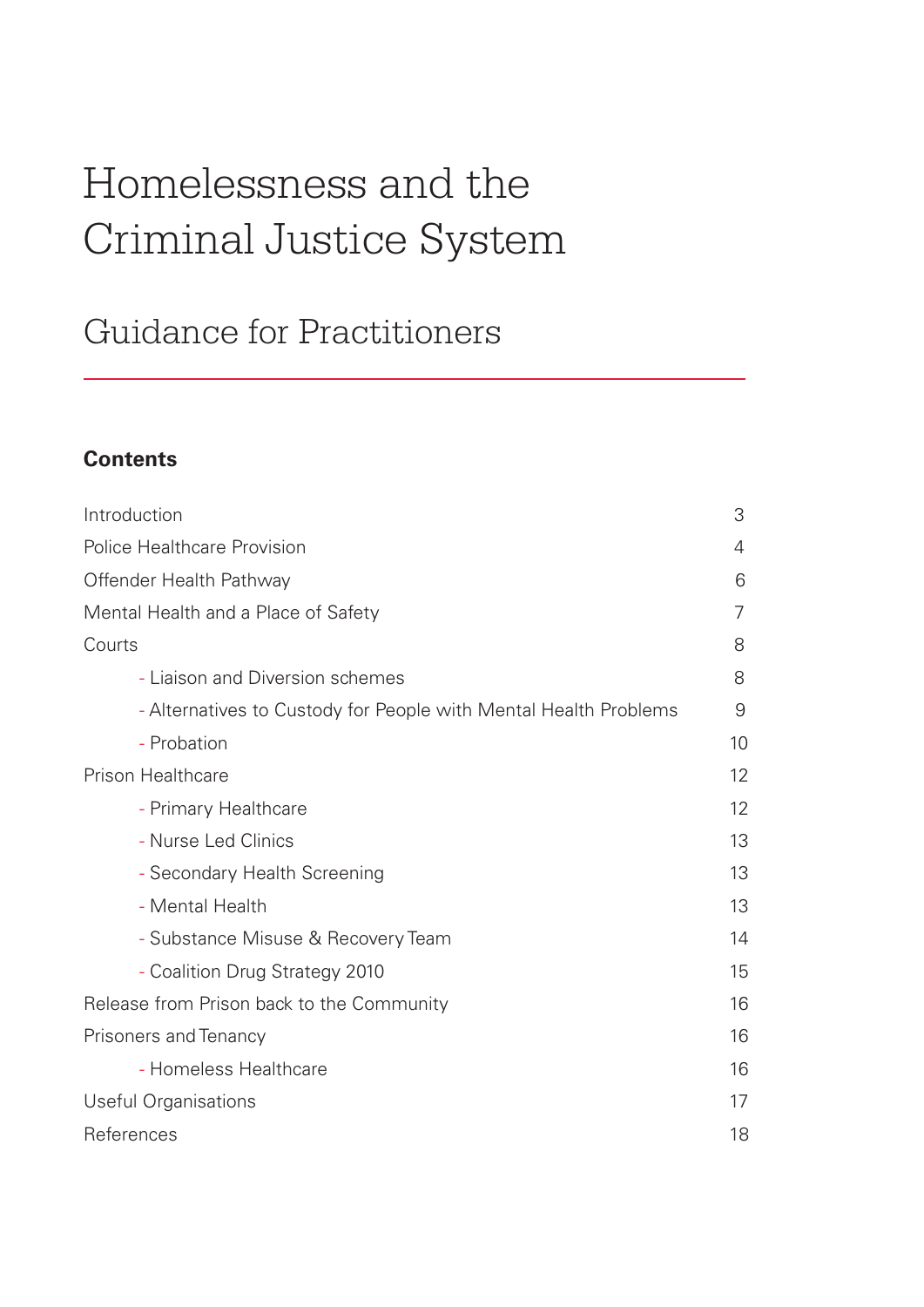# Introduction

This guidance explains how the Healthcare issues of those engaging with criminal justice system are addressed and provides links to further information.

Recent research commissioned by Crisis and conducted by Sheffield Hallam University (2011) found that a fifth of homeless people have committed "imprisonable offences" to spend a night in the cells and more than a quarter of women rough sleepers took an "unwanted sexual partner" to escape their plight.

Crime can play a big part in rough sleepers' lives. Nearly 30% admitted to committing a "minor crime such as shoplifting or anti-social behaviour" in the hope of being taken into custody for the night and a fifth of those questioned said they had avoided being given bail or committed "an imprisonable offence with the express purpose of receiving a custodial sentence as a means to resolving their housing problems".

Further research by Niven and Stewart (2005) showed that 30% of people released from prison have nowhere to live and that homeless prior to custody had one-year reconviction of 79% compared with 47% for those in accommodation (MoJ, 2010).

#### **Authors**

**Marieanne Bubb-McGhee QN** Clinical Service Manager Offender Health 2gether NHS Foundation Trust

#### **Lynne Rhodes QN** Substance Misuse Team Leader

2gether NHS Foundation Trust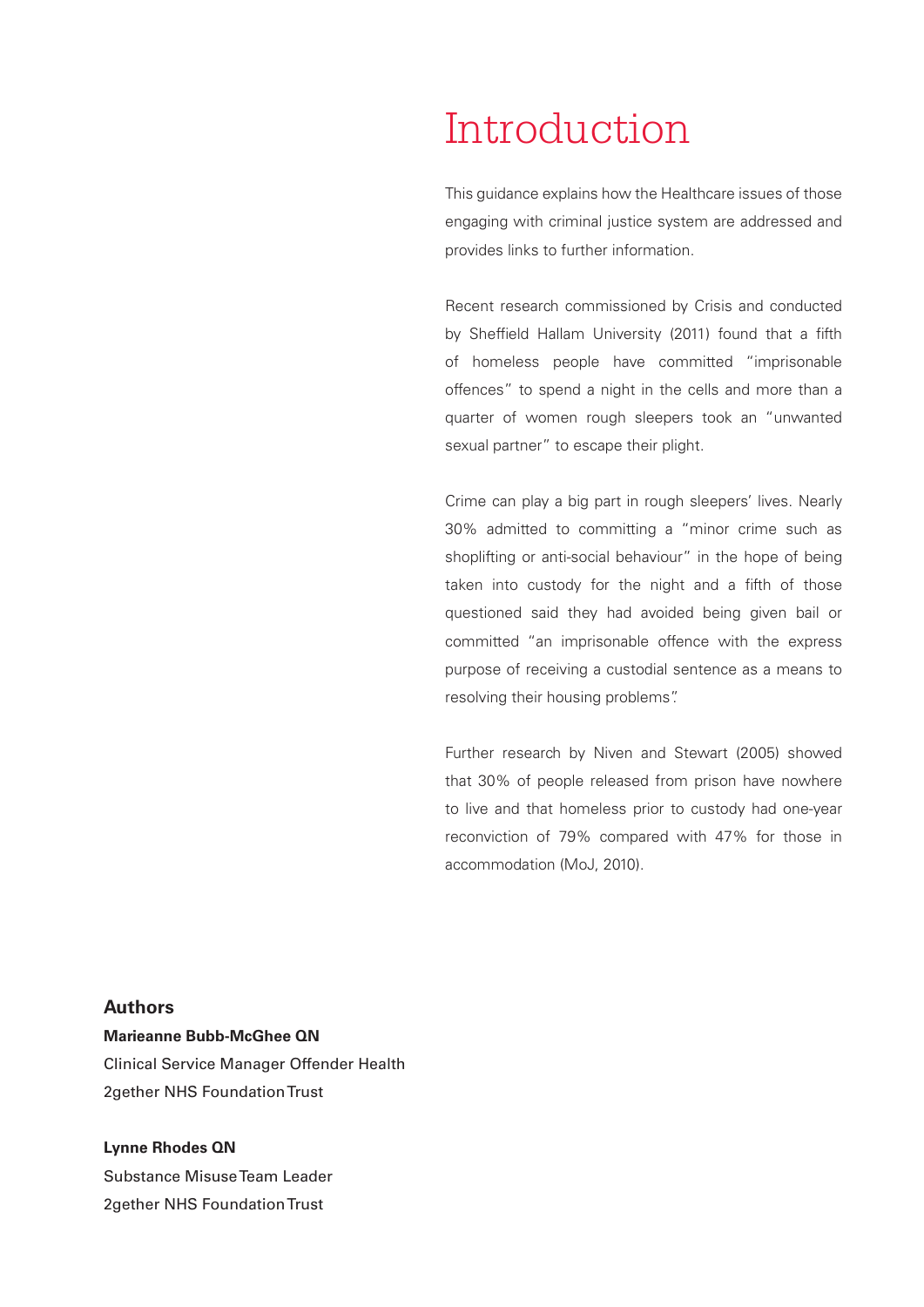### Police Health Care Provision

Police custody healthcare provision has traditionally operated through contractual relationships between Police forces and healthcare providers, with the purpose of meeting acute physical and mental healthcare needs of detainees and providing a forensic and legal medical service. Custody healthcare has tended to be located outside the NHS, subcontracted to independent sector providers who have most commonly employed Forensic Physicians and custody nurses. They often have liaison schemes in place with other health and social care services, and, increasingly, police forces are experimenting with nurse-led provision. (Healthcare of Detainees in Police Stations, BMA 2009). However, police custody healthcare is a key stage of the criminal justice pathway where NHS commissioned healthcare is not routinely available. This can impede an individual's access to NHS services when most needed. Furthermore, quality of police custody healthcare has not been subject to the same governance and performance measures as other NHS services (Bradley 2009), a concern raised in the Corston Report into women with particular vulnerabilities in the criminal justice system (Home Office 2007) and the 2007 Department of Health consultation on Developing an Offender Health and Social Care Strategy (DH 2007).

Police custody marks a crucial stage in the criminal justice pathway for identifying health and social need and providing access to appropriate treatment, care, diversion and referral. The Bradley Report highlighted that the majority of police custody detainees are subsequently found to have poor mental health, which is sometimes the underlying cause of their detention. Bradley emphasized that the police are therefore uniquely positioned to provide intervention and liaison with health and social care services. However, it was also stressed that this remains the least developed stage of the criminal justice health and social care pathway, in terms of engagement with health and social services, yet it provides the greatest opportunity to effect change through improving access to services for detainees, improving safety for individuals and the public, and providing valuable information to agencies at the later stages of the criminal justice system (Bradley 2009).

All police practices and responsibilities within custody suites fall within the stipulations and guidance of the Police and Criminal Evidence Act 1984 (PACE). This guides the police in matters relating to detention, treatment and questioning of suspects.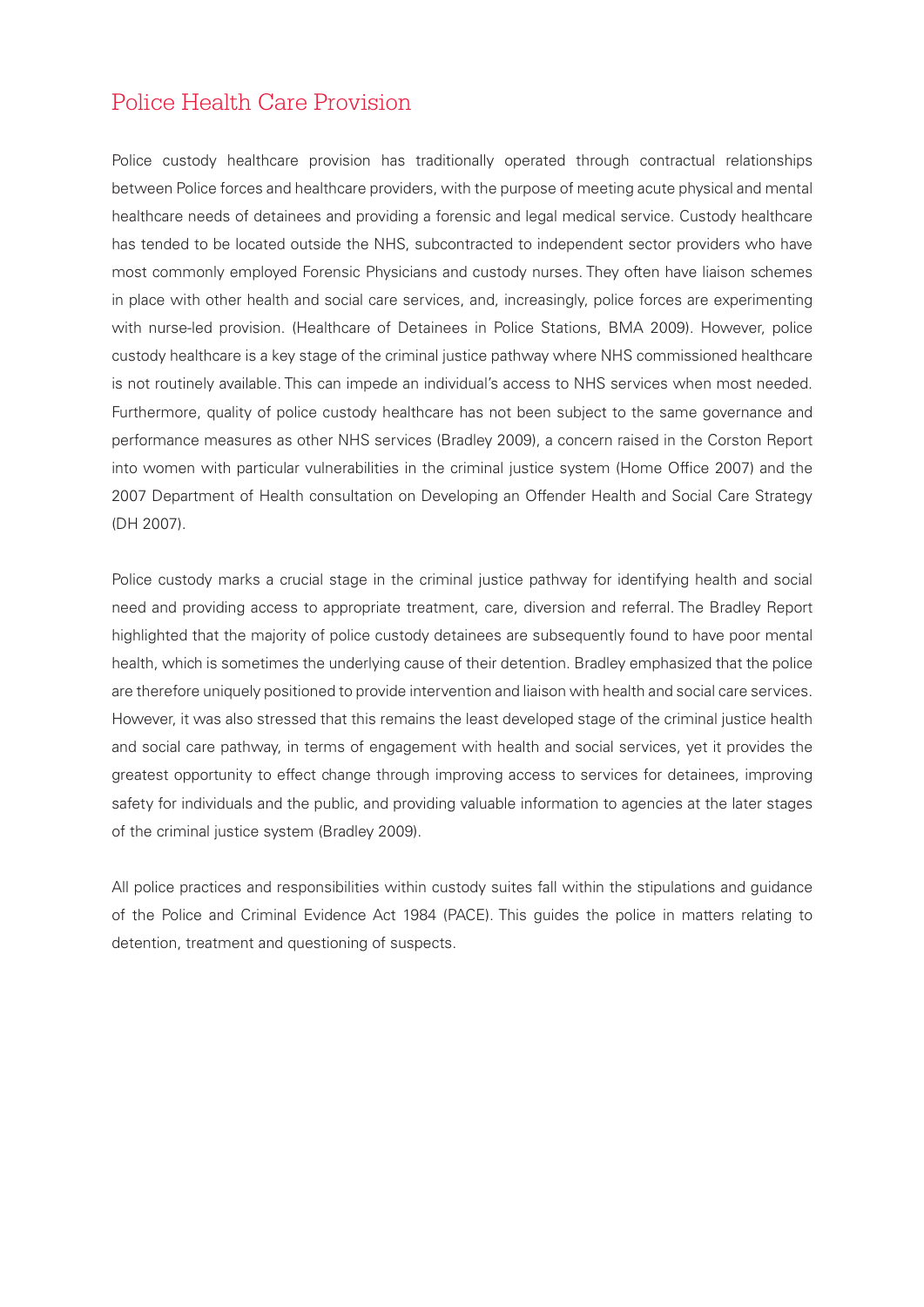Under PACE, the police are required to provide a clinical response to those presenting with physical and mental health needs, fundamental to risk management and prevention of deaths in custody. If a detainee therefore requires medical attention, it is the responsibility of the custody officer to ensure that healthcare professionals have access to all available information relevant to the detainee's treatment and care (Home Office 2008; Bradley 2009). This applies whether or not the individual requests it and whether or not they have been treated elsewhere.

A health care professional (or an ambulance) will also be called if the detainee fails to respond to being roused, asked their name and other questions or commands.

Some police stations will have access to a Mental Health and Learning Disability Liaison and Diversion scheme. It is hoped by 2014 that all custody suites will have some provision. Those that do not have access to a Liaison and Diversion service will contact either the local mental health services or the Emergency Duty Team (EDT) if there are concerns about someone's mental health.

In the case of juveniles under 17 years of age an 'appropriate adult' must be present during questioning and searching to make sure the accused understands what's happening. This might be their parent or guardian but is often provided by the local Youth Offender Team.

Mentally vulnerable adults should also have an 'appropriate adult' present but the reality is that often no one is available. The Local Authority will sometimes provide a mental health social worker or someone from the EDT, and some custody suites have access to a service provided by a voluntary sector organisation.

Appropriate adults are volunteers who play an important role in the custody environment by ensuring that the detained person whom they are assisting understands what is happening to them and why.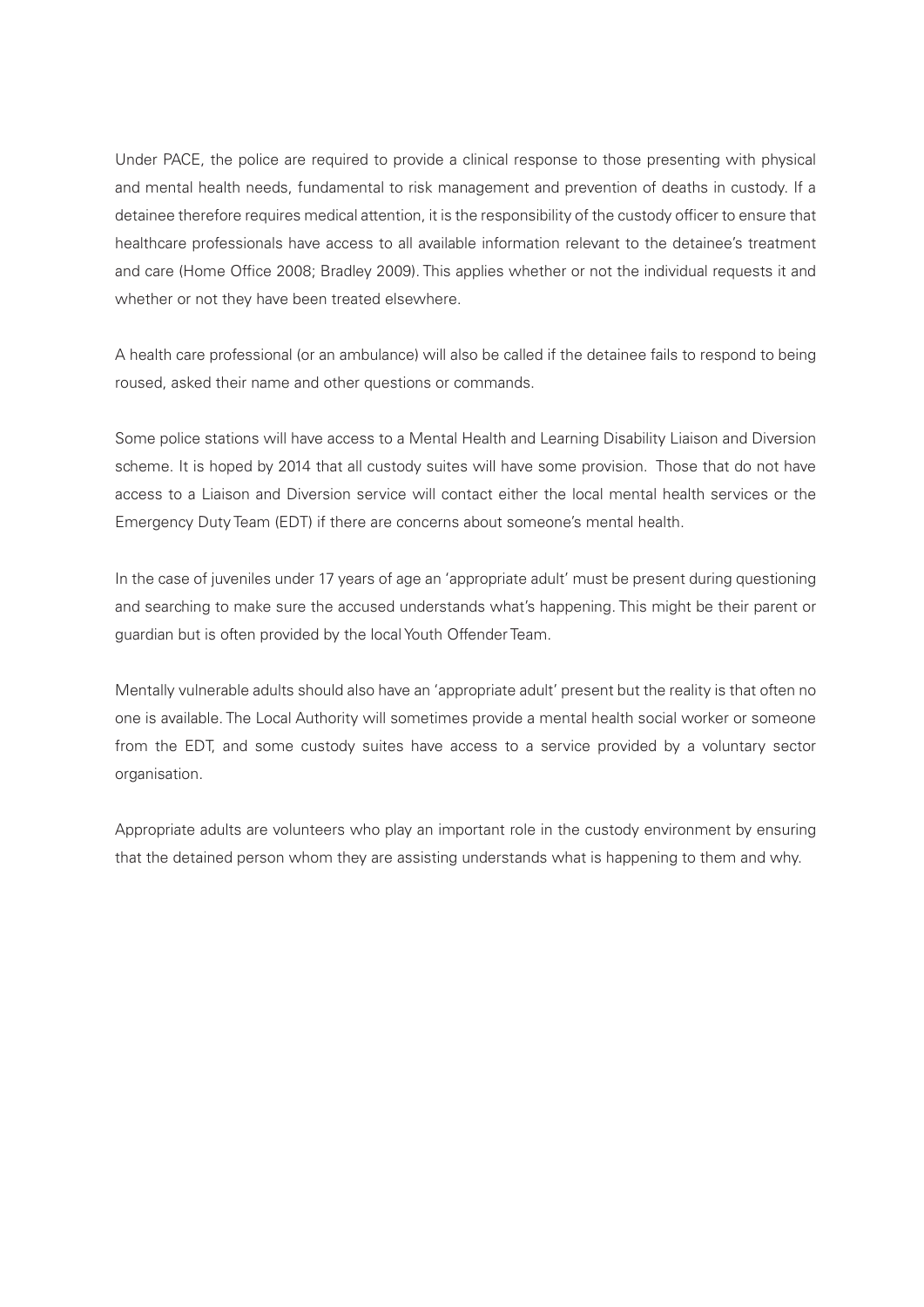# Offender Health Pathway

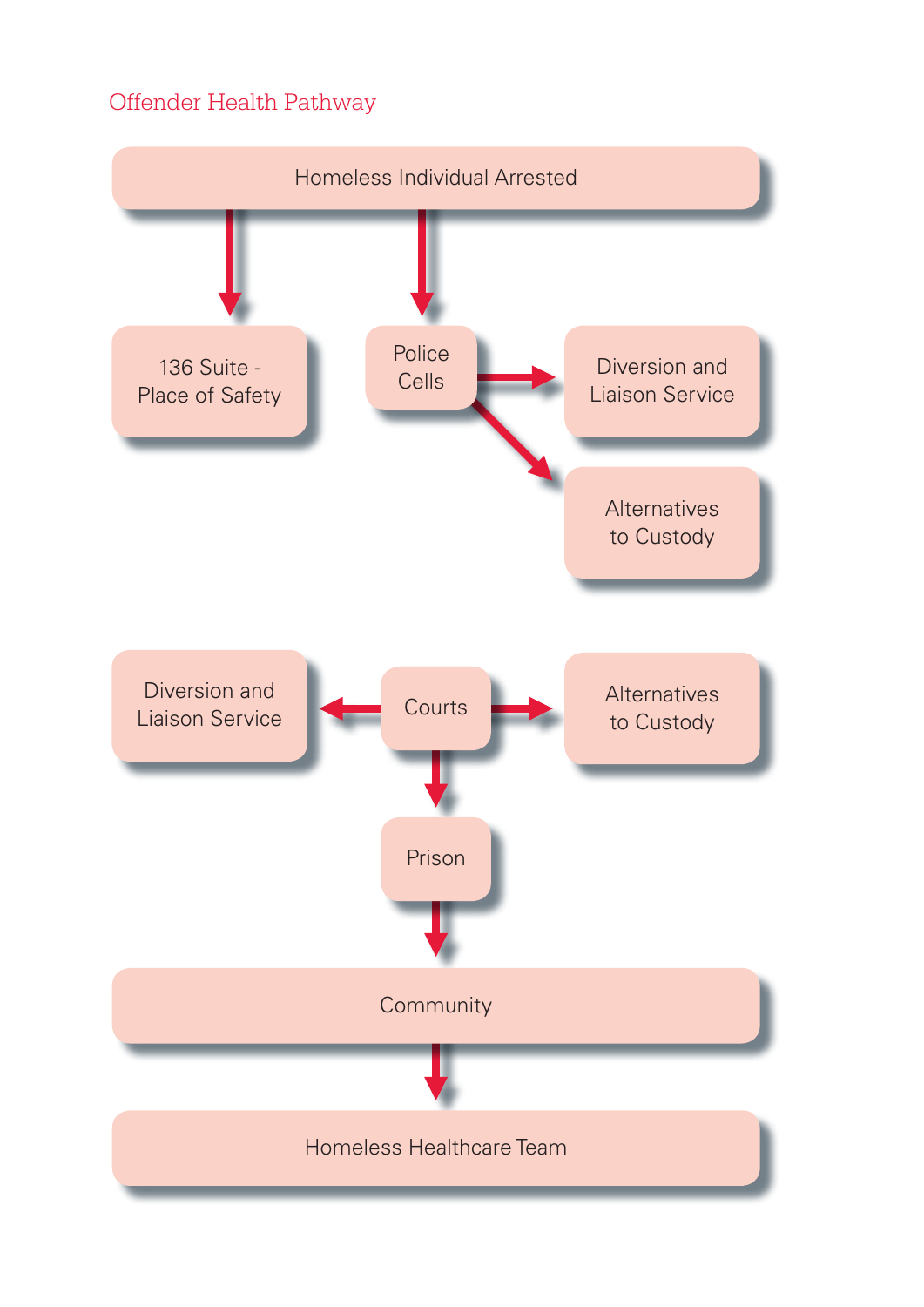# Mental Health and a Place of Safety

There are occasions when the police may act if they think that someone is in need of immediate care or control. They have the power to remove someone to a 'place of safety' for their own protection, or the protection of others.

Part of the Mental Health Act 1983 (section 136) details removing a mentally ill person from a public place to a place of safety. It details police powers and the rights of someone in this position. The police, health authority and social services authority should agree a local policy for putting into practice section 136 of the act. For example, police officers should know who to contact at the local hospital and social services department.

A place of safety could be a hospital, a specialist unit or a police station. A police station should only be used in exceptional circumstances, such as a serious threat of violence or danger to people providing care or support. A person may be transferred from one place of safety to another before assessment. Taking someone to a place of safety will allow that person to be assessed by a doctor and interviewed by an approved mental health professional.

Approved mental health professionals are specially trained in both mental health and the law relating to it. They are appointed by local authorities to interview people and assess their well-being. The maximum time someone can be detained at a place of safety is 72 hours (3 days). By then, any necessary arrangements for the person's treatment and care should have been made.

For more information about safer detention in custody read: Safer Detention & Handling of Persons in Custody 2012

- <http://www.homeoffice.gov.uk/publications/police/operational-policing/safer>-detention-guidance-2012?view=Binary

<http://www.ohrn.nhs.uk/resource/policy/PoliceCustodyHealthcare.pdf>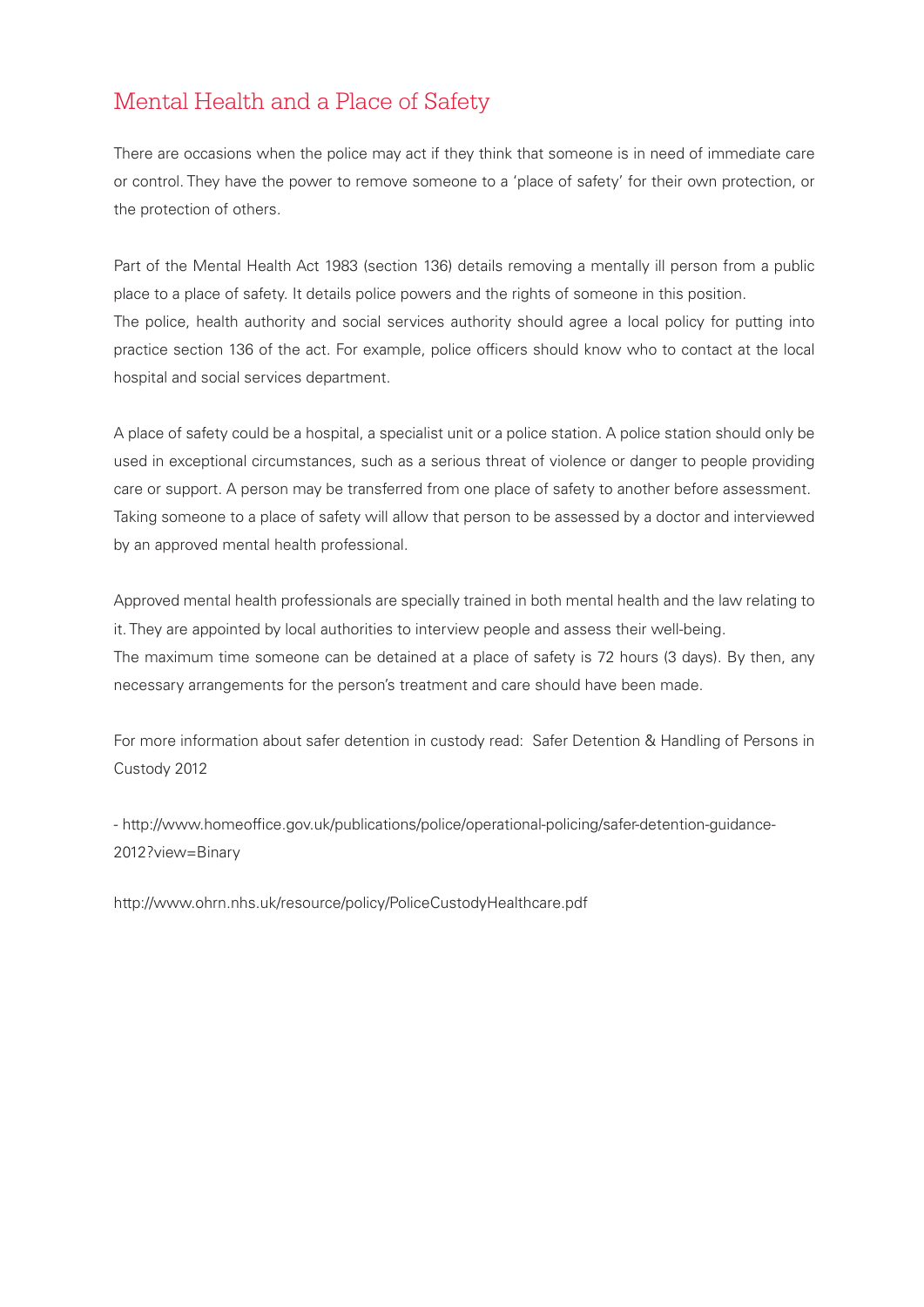### **Courts**

#### **Liaison and Diversion schemes**

"*Diversion is a process whereby people are assessed and their needs identified as early as possible in the offender pathway (including prevention and early intervention), thus informing subsequent decisions about where an individual is best placed to receive treatment, taking into account public safety, safety of the individual and punishment of an offence.*" - Bradley, 2009

As noted by Winstone and Pakes (2010), most diversion schemes now also play a wider role in offering support and liaison, both to offenders with mental health needs and to the agencies involved with them. Schemes are therefore often described as liaison and diversion schemes. The Sainsbury Centre for Mental Health (2009) regard liaison as a form of diversion, particularly in the outcome sense, i.e. steering people away from crime and towards better mental health.

This Toolkit has adopted the Bradley (2009) definition of diversion, as it usefully reflects the widest definition, acknowledging the varied core tasks of successful diversionary activity, namely the assessment and identification of health and social care needs at the earliest possible point, followed by decisions about suitable treatment, appropriately balanced by considerations of risk.

There are many different models of Liaison and Diversion Services across the country offering different levels of support, advice and diversion from custody. The role of the staff is not always an easy one, often relying on their local knowledge and relationships for better outcomes and access to services for the service users. The Offender Health Research Network are working closely with different service providers to look at potential future directions (November 2011). This work has developed some easy read care pathways for those service users suffering from Serious Mental Illness (Pathway 1) Common Mental Health Problems, (Pathway 2) Substance Misuse, (Pathway 3) Learning Disability (Pathway 4) and Personality Disorders, (Pathway 5).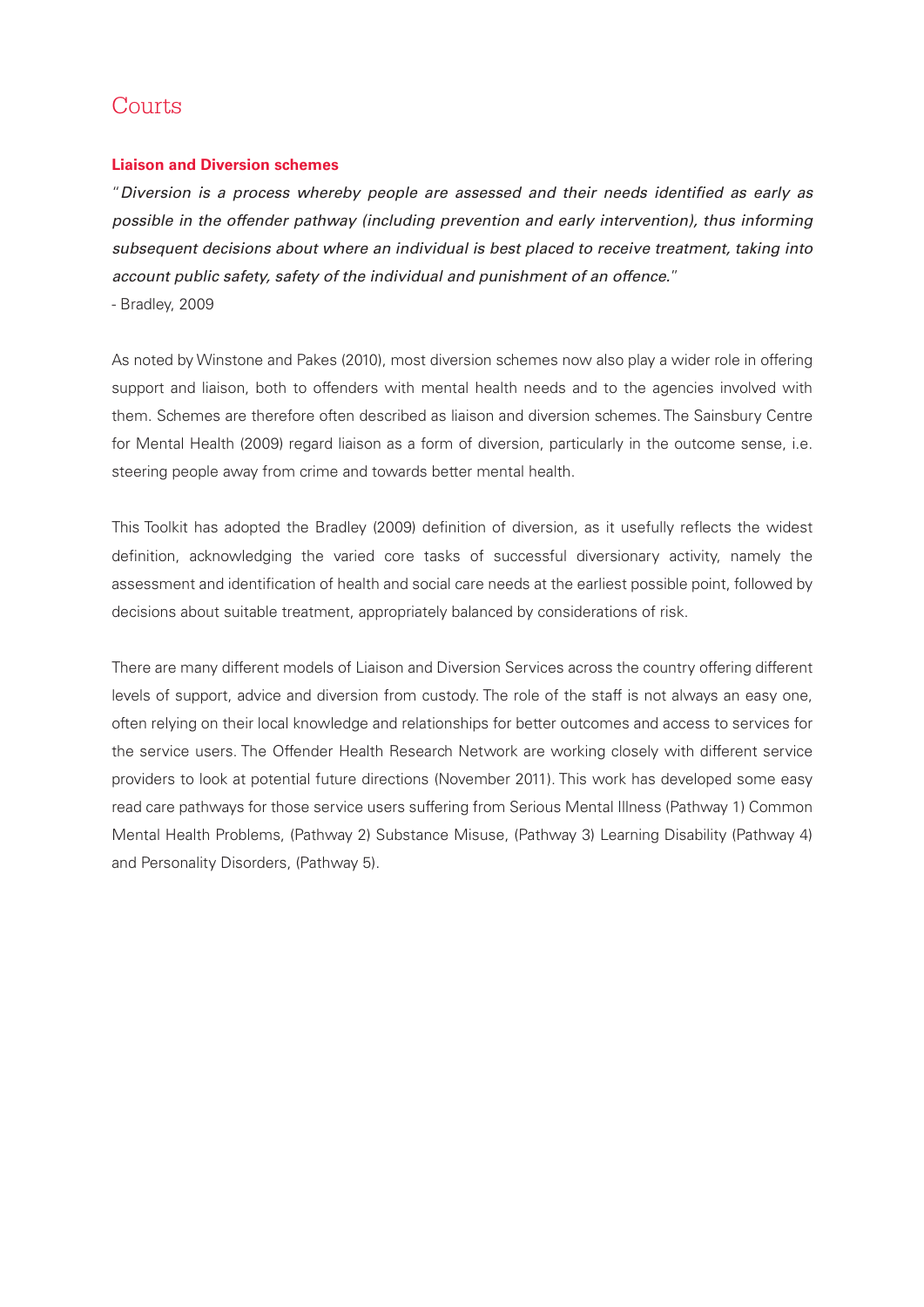#### **Alternatives to Custody for People with Mental Health Problems**

"C*ommunity sentences provide a robust alternative to short custodial sentences. Short prison sentences are often just long enough for a prisoner to lose their home, their job, their family, their benefits, their health and their mental health. Yet they are rarely long enough to establish robust resettlement plans, and they rarely achieve positive health, housing or employment outcomes*" - Khanom, Samele & Rutherford, 2009

Prisons have long been regarded by social reformers as serving as repositories for the mentally ill, disabled and the addicted as well as those who break the law (e.g. Howard, 1777). The size of the prison population in England and Wales has been a constant feature informing government policy over a number of decades, with changes in sentencing legislation and wider criminal justice initiatives combining to exert a powerful influence upon who our society locks up, and for how long. In particular, short prison sentences have been criticised as ineffective in terms of offering any useful contribution to rehabilitation or reducing criminal recidivism; re-offending rates for short prison sentences of less than 12 months increased from 58% in 2000 to 61% in 2008 (MoJ, 2010).

The homeless population more often than not fall into this category of prisoners, revolving door homeless offenders often only access Healthcare whilst in custody, and some will access Homeless Healthcare Teams where they are in existence. This means that the time spent in custody is often crucial in addressing any acute and chronic healthcare needs. There are pilot services being developed across the country, some of which offer Improving Access to Psychological Therapies as an Alternative to Custody, Gloucestershire and Warwickshire.

Acquired Brain injury research also concludes that a significant number of children and young people who enter the criminal justice system have suffered head trauma in their formative years.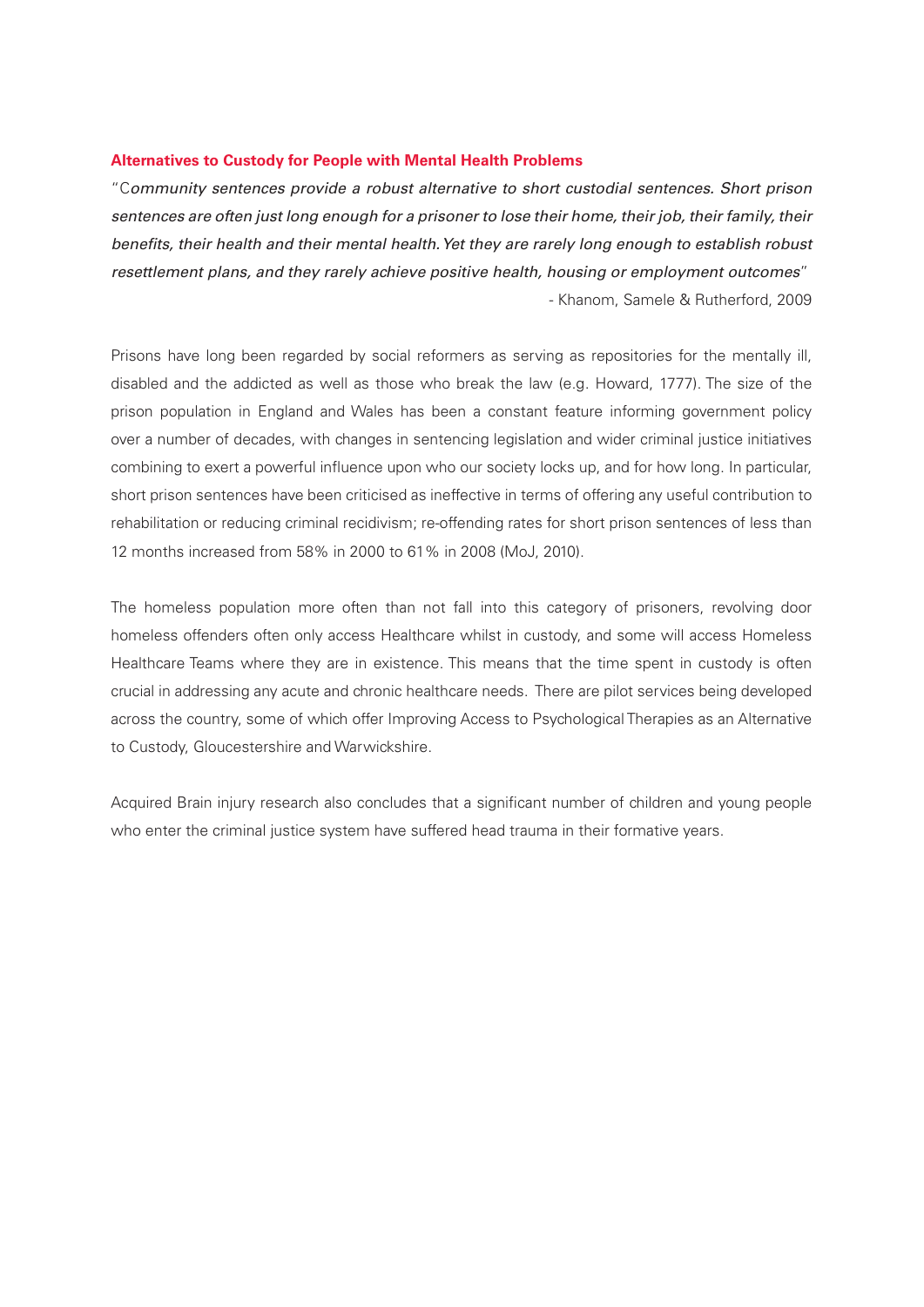#### **Probation**

In April 2005, the Community Order became the single, generic community sentence available to the magistracy and judiciary as an alternative to imprisonment. The Community Order was designed to bring under one umbrella order what previously would have been different orders, allowing sentences to be tailored to an individual's needs. The order allowed for the imposition of between one and all of 12 discrete requirements:

- 1. Supervision, by the probation service;
- 2. Compulsory unpaid constructive community work, up to a maximum of 300 hours;
- 3. Participation in specified activities such as improving basic skills (such as literacy) or making reparation to the people affected by the crime;
- 4. Prohibition from undertaking specific activities;
- 5. Undertaking accredited programmes, which aim to change offenders' behaviour;
- 6. Curfew, where an offender can be ordered to stay at a particular location for certain hours of the day;
- 7. Exclusion, where an offender can be excluded from specified areas;
- 8. Residence requirement, where an offender may be required to live in a specified place, such as an approved hostel;
- 9. Attendance centre. Offenders under the age of 25 may be required to attend a particular centre at a specified time for between 12 and 36 hours, over the course of their sentence;
- 10. Drug rehabilitation, which includes both testing and treatment, and can last for between six months and three years; again this can only be imposed with the consent of the offender;
- 11. Alcohol treatment. The offender must agree to treatment for at least six months;
- 12. Mental health treatment (MHTR), which can only be awarded with the consent of the offender.

A MHTR can last up to three years and currently needs to be conducted under the direction of an appropriate medical practitioner or a chartered psychologist and managed by an offender manager. Treatment can be as an in-patient (not high security), or provided in an out-patient/community setting. For a court to award a MHTR, they currently require evidence from a Section 12 (Mental Health Act 1983) medical practitioner that a person's mental condition is susceptible to treatment, yet not so severe as to warrant a hospital or guardianship order.2 The court needs to be satisfied that the treatment required is available, and that the offender has expressed a willingness to comply.

<www.ohrn.nhs.uk/OHRNResearch/AltCust>.p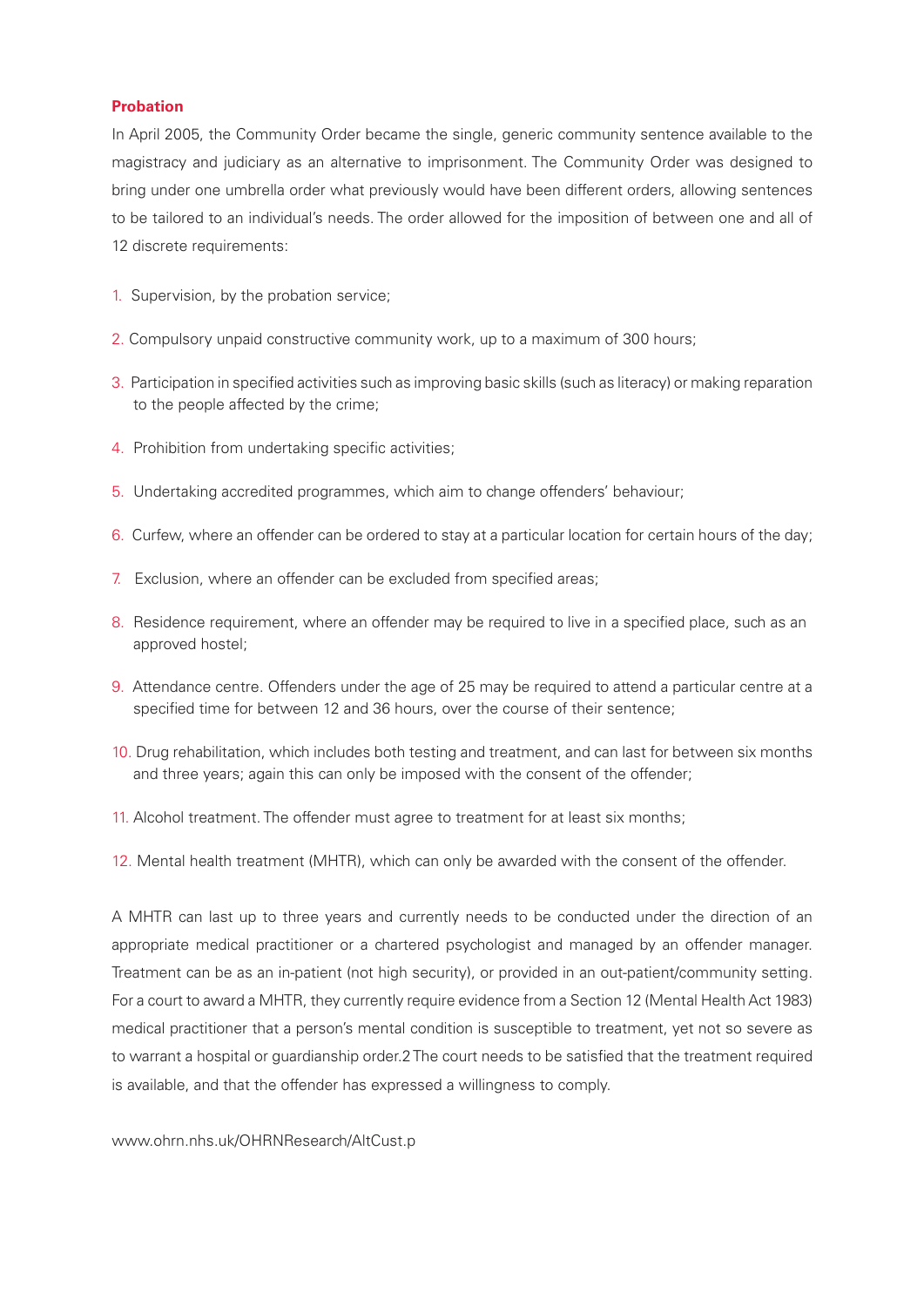### Prison Healthcare

If you have concerns for the health needs of an offender on entry to the criminal justice system or if you need further information about someone on discharge – you may contact:

- **+** Their probation officer if they have one
- **The prison Healthcare Department**
- **+** The offender management unit of the Prison
- **The Prison chaplain**

As previously stated there is a wealth of evidence to show that many homeless people become revolving door prisoners, who often commit petty crime to get into custody. In February 2010 a local audit in Gloucestershire showed that 56% of the male population accessing the Homeless Healthcare Team, were revolving door, short term prisoners, some with as many as 4-5 sentences per year. Nationally a survey carried out by St Mungo's in 2010, shows that 48% of clients were ex-offenders or had been in prison.

In April 2006 the responsibility for the health of prisoners in England was transferred from prisons to primary care trusts (PCTs). In 2008 HM Prison Service and the Department of Health published a series of Prison Health Performance Indicators (Prison Health Performance Indicators, Gateway Ref: 8921, Department of Health, October 2007), which are updated on a yearly basis. The indicators were developed to measure the quality of prison health services and to help achieve the objective of NHSequivalent standards:

"Prisoners should have the same range and quality of healthcare as the public receives from the NHS." (The Future Organisation of Prison Health Care. Report by the Joint Prison Service and National Health Service Executive Working Group, HM Prison Service & NHS Executive1999).

Prison is often the only place where offender's health is addressed at all. We therefore have to make the most of their time whilst in custody. Prison Healthcare is provided in different models across the different types of prison. Category A and B Prisons offer 24 hour healthcare facilities. Category C and D prisons offer Healthcare based on a GP Practice model, with GP's and nurses available during core hours 8am to 4pm). The last model of Healthcare services are sessional only with GP's and nursing staff visiting 2-3 times per week.

#### **Primary Healthcare**

The operation of Primary Care Services in prison is to provide a comprehensive range of Primary Care interventions for offenders in accordance with NICE guidelines. This involves assessment, treatment and through care for individuals identified as having a health concern.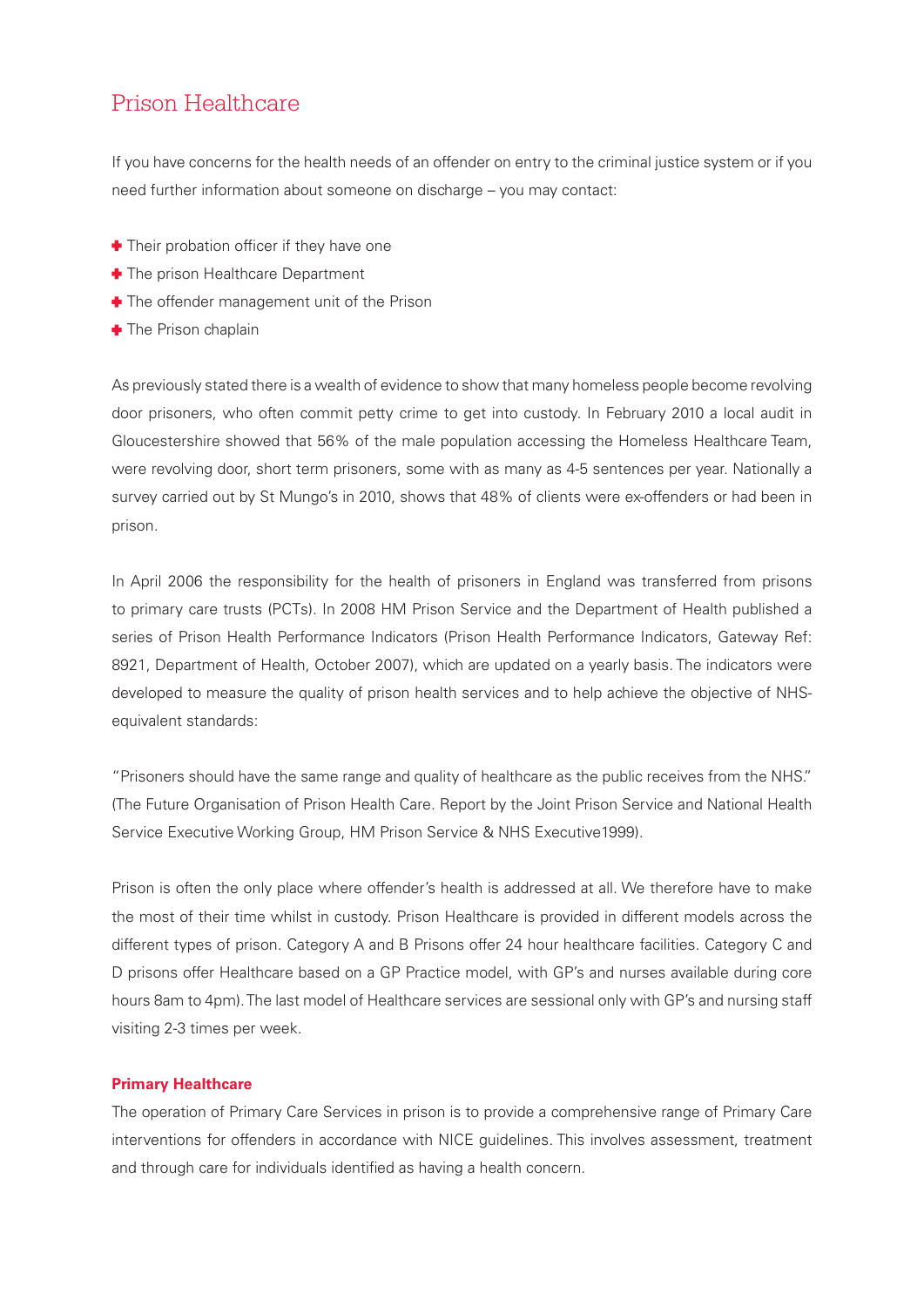The Primary Care team will seek to practice in a holistic manner with the overall aim of the service assisting individuals to develop and maintain an optimum level of functioning and quality of life within the prison environment.

The GP service is an opportunity for offenders to see a GP in a similar way to that they would access in the community. Applications for appointments are assessed by nursing staff and prisoners are triaged and directed to the appropriate service. All offenders who are received into prison will receive a general health, mental health and substance misuse assessment. Any physical health concerns picked up will be referred to the appropriate clinic waiting list or to the GP for an appointment within 24 hours.

The Primary care service model mirrors that available in the community. This has resulted in the removal of inpatient beds and released staff capacity to develop more meaningful daytime activities and more healthcare activity on the wings. Prisoners can self-refer to a number of services provided by the prison during custody including the stop smoking service. If a prisoner wishes to see a GP or attend a specific health care clinic they are required to complete a Healthcare Application Form. These are available on every wing and collected daily by the Wing nurse.

#### **Nurse Led Clinics**

There are lead nurses who are trained to manage a range of clinics in line with National Institute of Clinical Excellence guidance (NICE Guidelines). Referrals to outside agencies for example the local Acute Hospitals for specialist treatment are made as necessary. Lead nurse receives continuing professional development on a regular basis. Relevant equipment is available to support best practice and provide evidence based practice.

#### **Secondary Health Screening**

All offenders are given a secondary health screen (appendix 1) within 24 hours of arrival in Prison.

#### **Mental Health**

Mental ill health is extremely common in prisons. Previous research has provided a plethora of statistics demonstrating the extent of mental illness in prisons including:

- + 72% of male & 70% of female sentenced prisoners suffer from two or more mental health disorders
- One in five prisoners has four of the five major mental health disorders.
- A significant number of prisoners suffer from a psychotic disorder. 7% of male and 14% of female sentenced prisoners have a psychotic disorder; 14 and 23 times the level in the general population.
- $\div$  10% of men and 30% of women have had previous psychiatric admission before they entered prison.
- $\bullet$  The proportion of people in prison who have learning disabilities or learning difficulties that interfere with their ability to cope with the criminal justice system has been estimated at 20 to 30%.
- $\triangleq$  23% of those under 18 years of age in prison have an IQ of less than 70.
- Estimated that 50%-70% of prisoners have some sort of personality disorder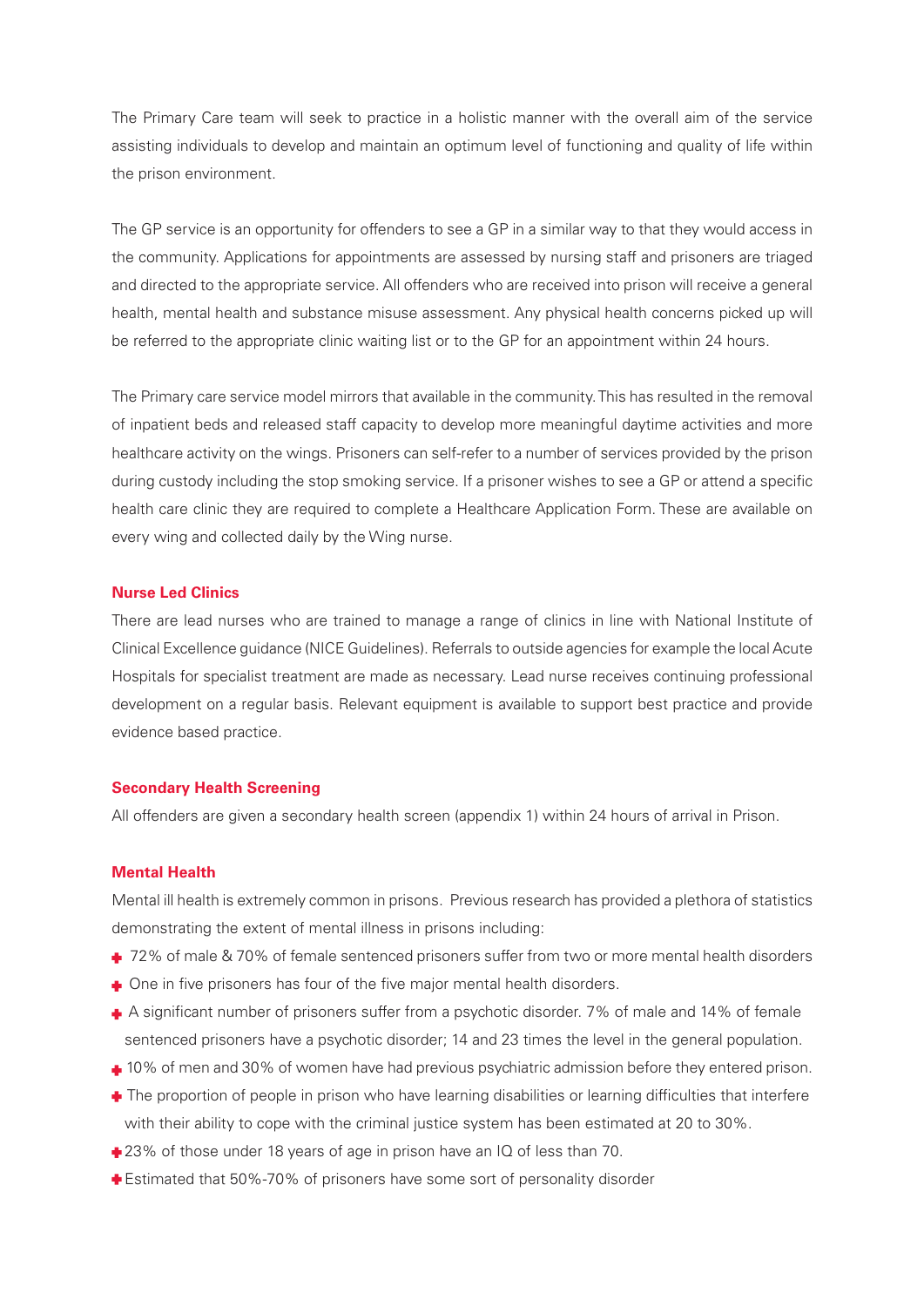A number of national policy documents and guidance that relate specifically to the delivery of mental health services in general and within the prison service have been taken into account:

- Improving Health, Supporting Justice, (2009)
- **The South West Offender health and Well-being Delivery Plan.**
- Changing the Outlook (2001)
- The Offender Mental Health Care Pathway (2005)
- Procedure for the Transfer of Prisoners to and from Hospital under Sections 47 and 48 of the 'Mental Health Act (1983)' (2005)
- From Segregation to Inclusion: Commissioning Guidance on Day Services for People with Mental Health Problems (2006)
- Troubled Inside: Responding to the Mental Health Needs of Men in Prison (2005)
- Too Little Too Late (2009) Prison Reform trust.
- **+** Prison Health Performance Quality Indicators (2012-2013)
- The Bradley Report (2009)

Mental health care will be delivered through a single mental health team that encompasses all the skills required to deliver the service specification. This involves assessment, treatment and through care for individuals identified as having a mental health issue. The Mental Health team will seek to practice in a holistic manner with the overall aim of the service assisting individuals to develop and maintain an optimum level of functioning and quality of life within the prison environment

 The team will deliver the 'Stepped Care model'; this approach builds a menu of services from which a person can choose the intervention most suitable to them. Stepped care refers to a model in which the simplest and least intrusive interventions are offered at first presentation only stepping up to more complex interventions when necessary.

Although careful risk assessment is required, such approaches can theoretically reduce demand on more specialist services. The approach also offers a more graded discharge route out of specialist services

#### **Substance Misuse & Recovery Team**

In response to concerns raised in many reports regarding lack of equality in treatment and the risk of post-release overdose, Integrated Drug Treatment Services were introduced across the Prison Service from 2006/07.

Drug services have developed rapidly and policies have evolved with regard to clinical management especially opiate substitute prescribing and detoxification. Clinical guidelines issued by the National Treatment Agency and NICE are comprehensive and thorough with regard to management of drug misusers on the Prison system.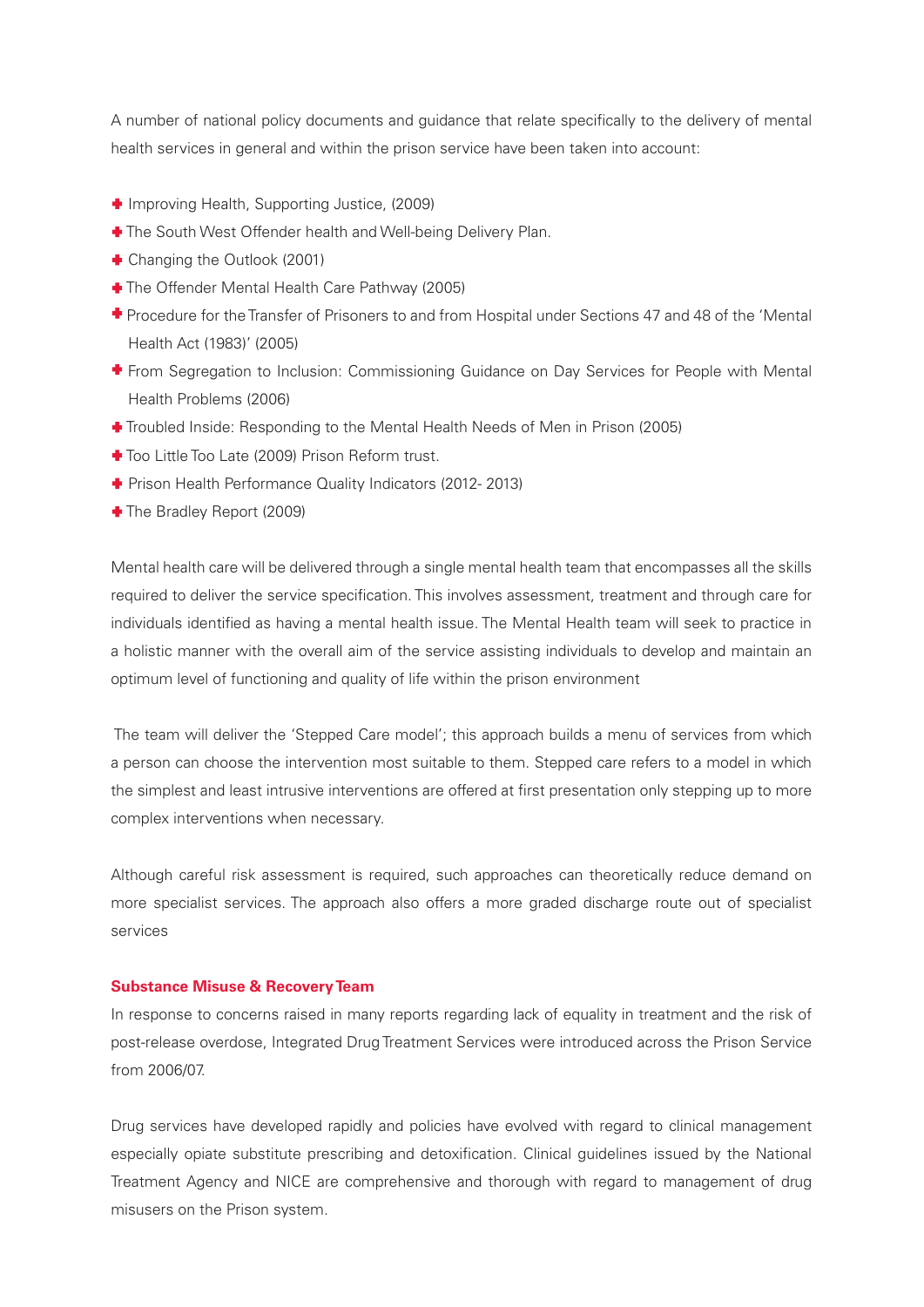The move within all drug services towards emphasis on recovery has stimulated further advances within Prison drug services and helped move towards a holistic model of treatment that draws together treatment interventions aimed at addressing all aspects of health and to support referral into further treatment options following release from prison. A range of interventions are available within the Prison system dependent upon length of sentence and drug team. Staff liaise with Offender Managers to coordinate evidence based, effective treatment planning.

The aim of Prison Substance Misuse Services is to provide a seamless, comprehensive and responsive service for offenders with a drug and/or alcohol problem (regardless of dependence) that is recovery focussed and follows NTA & NICE guidelines. This involves clinical assessment, appropriate prescribing, and psychosocial interventions to include through care & follow up for individuals identified as having a substance misuse issue. The Substance Misuse team will seek to work with and empower individuals to address their substance misuse issues using a multidisciplinary holistic approach to ultimately become drug/alcohol free and make positive changes for themselves, their families and to their contribution in society.

#### **Coalition Drug Strategy 2010**

"Prison may not always be the best place for individuals to overcome their dependence and offending behaviour. We are continuing to support areas in delivering the Drug Interventions Programme (DIP), and want to ensure that offenders are encouraged to seek treatment and recovery at every opportunity in their contact with the criminal justice system (CJS). In addition, we will encourage those dependent on drugs or alcohol into recoveryfocused services in the community by:

- Developing/evaluating alternative forms of treatment-based accommodation in the community;
- $\bullet$  Making liaison and diversion services available in police custody suites and at courts by 2014; and
- **Diverting vulnerable young people away from the youth justice system where appropriate.**

A number of national policy documents and guidance that relate specifically to the delivery of drug and alcohol services in general and within the prison service have been taken into account.

- Drug Strategy (2010)
- $\bullet$  Drug Misuse & Dependence, UK guidelines on clinical management (2007)
- Clinical Management of Drug Dependence in the Adult Prison Setting (2006)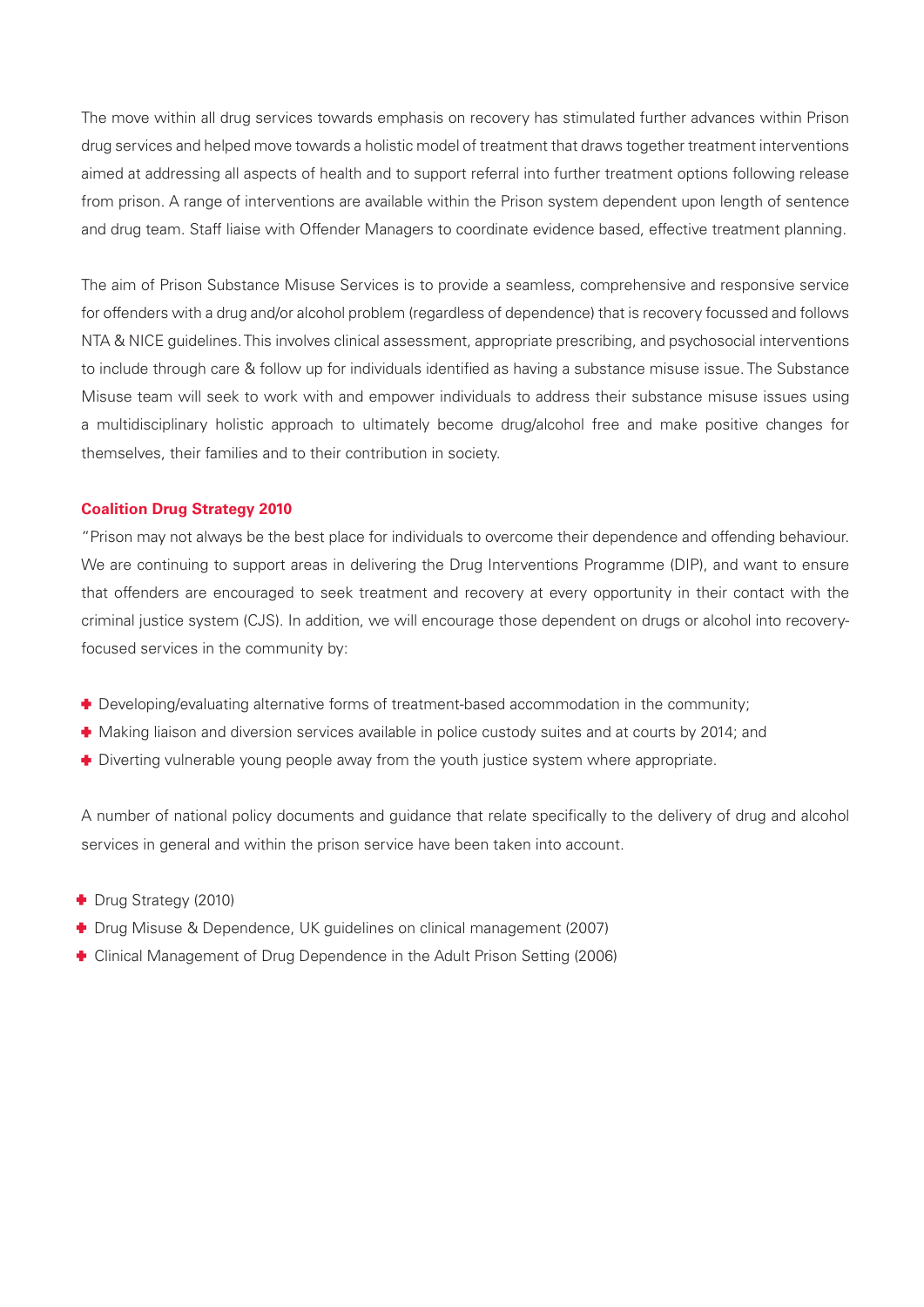### Release from Prison back to the Community

Many prisons run a pre-release clinic whereby the Healthcare staff attend a weekly or two weekly clinics for offenders who are due to be released in the following 6 weeks. The staff will ensure that any follow up appointments are made and given to the offender. They will arrange a GP if needed or give the offender names and addresses of local GP's where they can register on release, or they will refer them to the Homeless Healthcare Teams where available. There have been some good examples of partnership working with Prisons and Homeless Healthcare Teams, including a role that covered both areas. (Nursing Times 7th April 2011). There are also other roles within the Offender Health which are seen as good examples of partner working, Clinical Service Manager for Offender Health. (Independent Nurse 3rd September 2012)

#### **Prisoners and Tenancy**

Most prisons provide specialist housing advisers to help with housing problems. To improve the chances of keeping their home, prisoners should arrange to meet with an advisor as soon as possible. In addition, prisoners are advised to contact their landlord or mortgage company to let them know of their situation, and have any important paperwork posted to the prison. If prisoners were receiving Housing Benefit or Council Tax Benefit before, it is important to for them to make contact informing the council of their change in circumstance.

Support for maintaining a prisoner's home depends on whether they rent or are an owner-occupier. For more information on how to maintain occupancy while away can be found at [http://www.citizensadvice.](http://www.citizensadvice.org.uk) [org.uk/](http://www.citizensadvice.org.uk).

If prisoners were unable to keep their home, they should seek counsel from a specialist housing adviser upon release. In some circumstances the council may have to find accommodation, depending on whether they fall into the category of priority need (i.e., disabled individuals; those with health, drug or alcohol problems; those living with dependents prior to prison). If the council cannot provide help with accommodation, offenders may be able to find accommodation in a hostel. Private rental may be possible as well, though most landlords require deposit and payment in advance.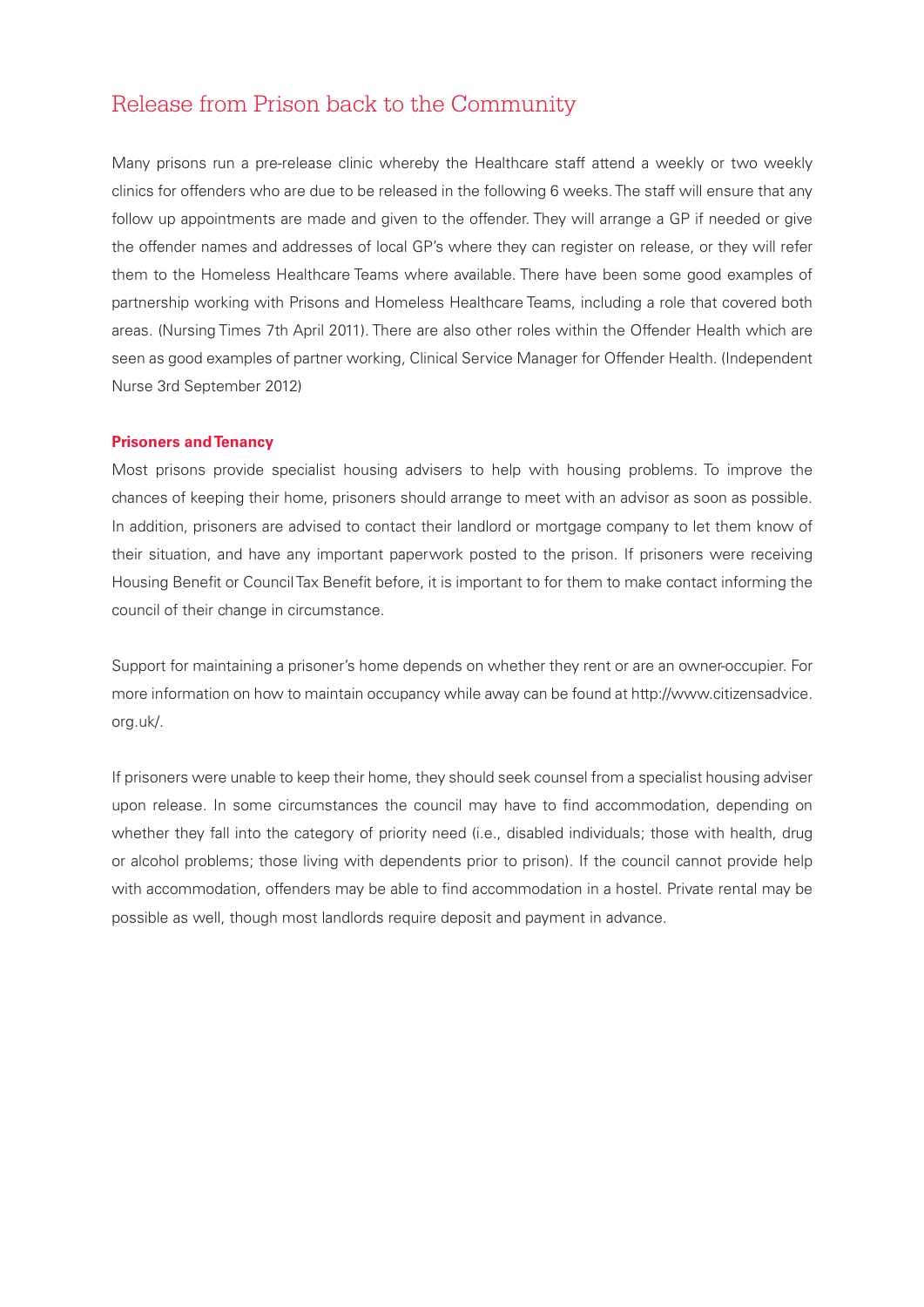# Useful Organisations

#### **Citizens Advice Bureaux**

Citizens Advice Bureaux give free, confidential, impartial and independent advice to help you solve any sort of problem.

#### **Nacro**

Nacro is a specialist organisation which provides services for ex-prisoners, including housing, resettlement and education/training. You can contact Nacro on: 0800 0181 259 (freephone) or visit their website at:<www.nacro.org.uk>.

#### **Shelter**

Shelter is a specialist organisation that helps people with housing problems. Phone the Shelter helpline on 0808 800 4444 to find out your nearest Shelter or visit [http://www.shelter.org.uk/](http://www.shelter.org.uk)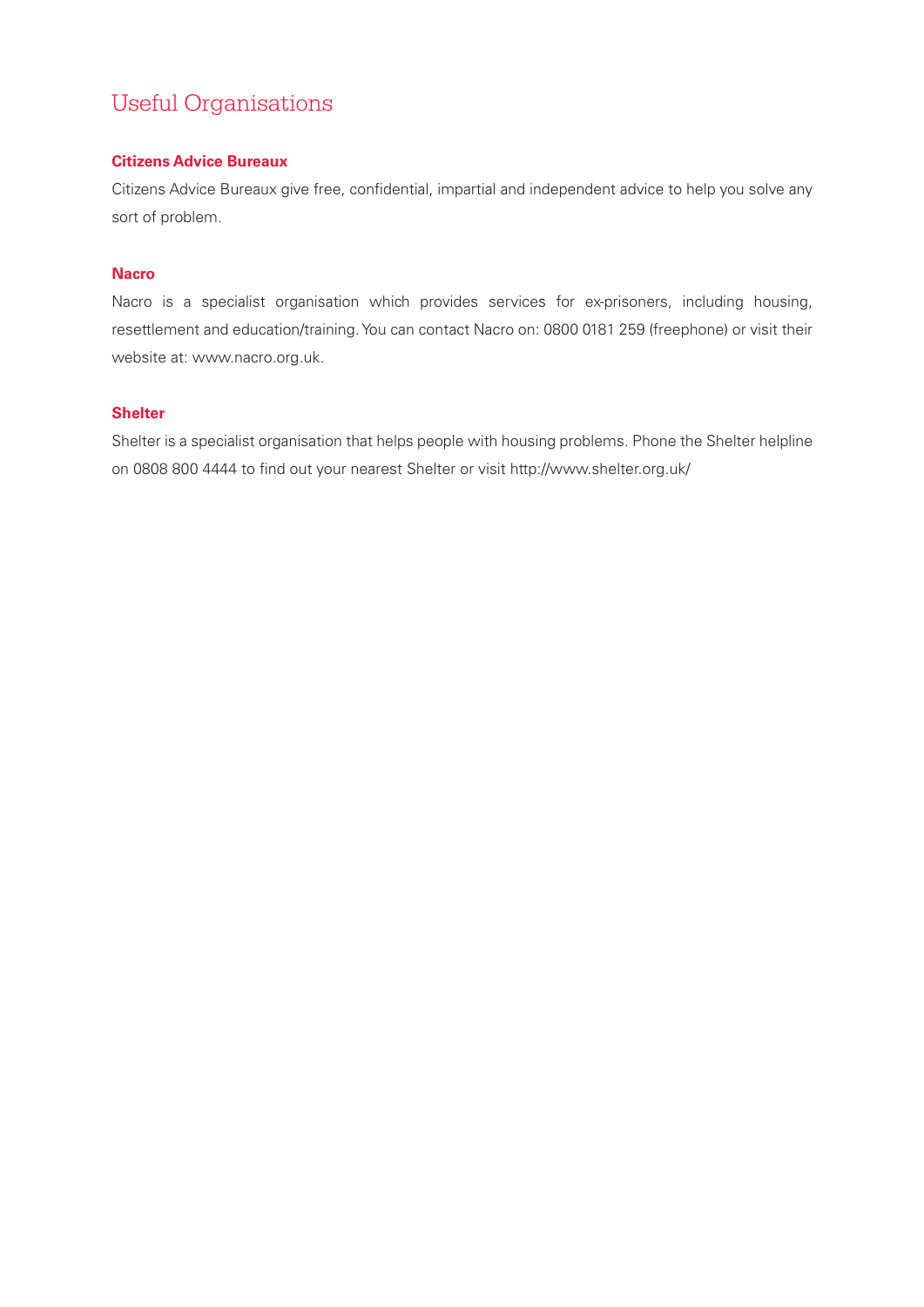# References

Alternatives to custody (2011)<www.ohrn.nhs.uk/OHRNResearch/AltCust.pdf>

Batty, E. and Reeve, K. (2011) The Hidden truth about Homelessness: experiences of single homelessness in England. London: Crisis

Rt Hon Lord Bradley (2009) <www.dh.gov.uk/en/Publicationsandstatistics>/.../DH\_098694

Clinical management of drug dependence in the adult prison setting <www.dh.gov.uk/en/Publicationsandstatistics>/.../DH\_063064

Baroness Corston, Jean (2007) 'Building a Safe, Just and Tolerant Society'. [www.justice.gov.uk/publications/docs/](www.justice.gov.uk/publications/docs/corston-report-march-2007.pdf) [corston-report-march-2007.pdf](www.justice.gov.uk/publications/docs/corston-report-march-2007.pdf)

'Crime in England and Wales 2008/09' and other Home Office statistical bulletins are available from the Research Development<webarchive.nationalarchives.gov.uk>/.../<rds.homeoffice>...[/hosb1109vol1.pdf](hosb1109vol1.pdf)

Parliament of the United Kingdom (1998) The Crime and Disorder Act has since been modified by the Anti-social Behaviour Act 2003. <en.wikipedia.org/wiki/Crime>\_and\_Disorder\_Act\_1998

The Offender Health Division is responsible for leading on development and delivery ... make the 6 high-level objectives of the mental health strategy No Health without 2007<www.dh.gov.uk/health/category/policy>-areas/.../ offender-health/

Health care of detainees in police stations. Guidance from the BMA Medical Ethics. Department and the Faculty of Forensic and Legal Medicine. February 2009 [bma.org.uk/-/media/Files/PDFs/](bma.org.uk/-/media/Files/PDFs).../Ethics[/healthdetainees0209.pdf](healthdetainees0209.pdf)

Improving Health, Supporting Justice. <www.nmhdu.org.uk/silo/files/improving-health-supporting-justice.pdf>

John Howard. Published, 1777. Title, The State of the Prisons in England and Wales Original from, the New York Public Library. Digitized, Mar 29, 2010 ... [books.google.com/](books.google.com).../The State of the Prisons in England and. [html](The_State_of_the_Prisons_in_England_and.html)?id...

Career Profile - Marieanne Bubb-McGhee, Gloucestershire. read more. opinion. Staffing levels key to successful nursing. <www.independentnurse.co.uk>/

Khanom, H., Samele, C. & Rutherford, M. (2009) A Missed Opportunity? Community Sentences and the Mental Health Treatment Requirement.<www.centreformentalhealth.org.uk/publications/references.aspx>

Liaison and Diversion Services: Current Practices and future directions. First published: November 2011. Published to OHRN ... The Offender Health Research Network is funded by Offender Health at the Department of Health, and is a ...<www.ohrn.nhs.uk/OHRNResearch/LiaseDivert.pdf>

7 May 2008 ... This revised Code has been prepared in accordance with section 118 of the Mental Health Act 1983 by the Secretary of State for Health www .<dh.gov.uk/en/Publicationsandstatistics>/.../DH\_084597

<www.nta.nhs.uk/guidelines-clinical-management.aspx>- (2007). Drug Misuse and. Dependence: UK Guidelines

Clinical guidelines, CG51 - Issued: July 2007. NICE has produced two guidelines on drug misuse – 'Drug misuse: psychosocial interventions' (NICE clinical ... [www.nice.org.uk/CG5](www.nice.org.uk/CG)1

Niven, S. & Stewart, D. (2005) 'Resettlement outcomes on release from prison in 2003.' Home Office Findings 248. [www.justice.gov.uk/statistics/previous.](www.justice.gov.uk/statistics/previous)../mentally-disordered-offenders

7 Apr 2011... may be a bit much for some nurses, but not Marieanne Bubb-McGhee. ... Ms Bubb-McGhee has always been drawn to caring for those with ... <www.nursingtimes.net/nursing>-practice/.../5028173

Pakes, F. and Winstone, J. (2010) Offenders with mental health problems in the criminal justice system: The multiagency challenge. [www.port.ac.uk/departments/academic/icjs/staff/title,](www.port.ac.uk/departments/academic/icjs/staff/title)1199[,en.html](en.html)

Service Specification for Prison Nursing (Primary Care) Services, 13/04/2012 ... PHPQI Indicators 2011 Guidance, 08/03/2011 ... [www.offenderhealth.org.uk/](www.offenderhealth.org.uk)